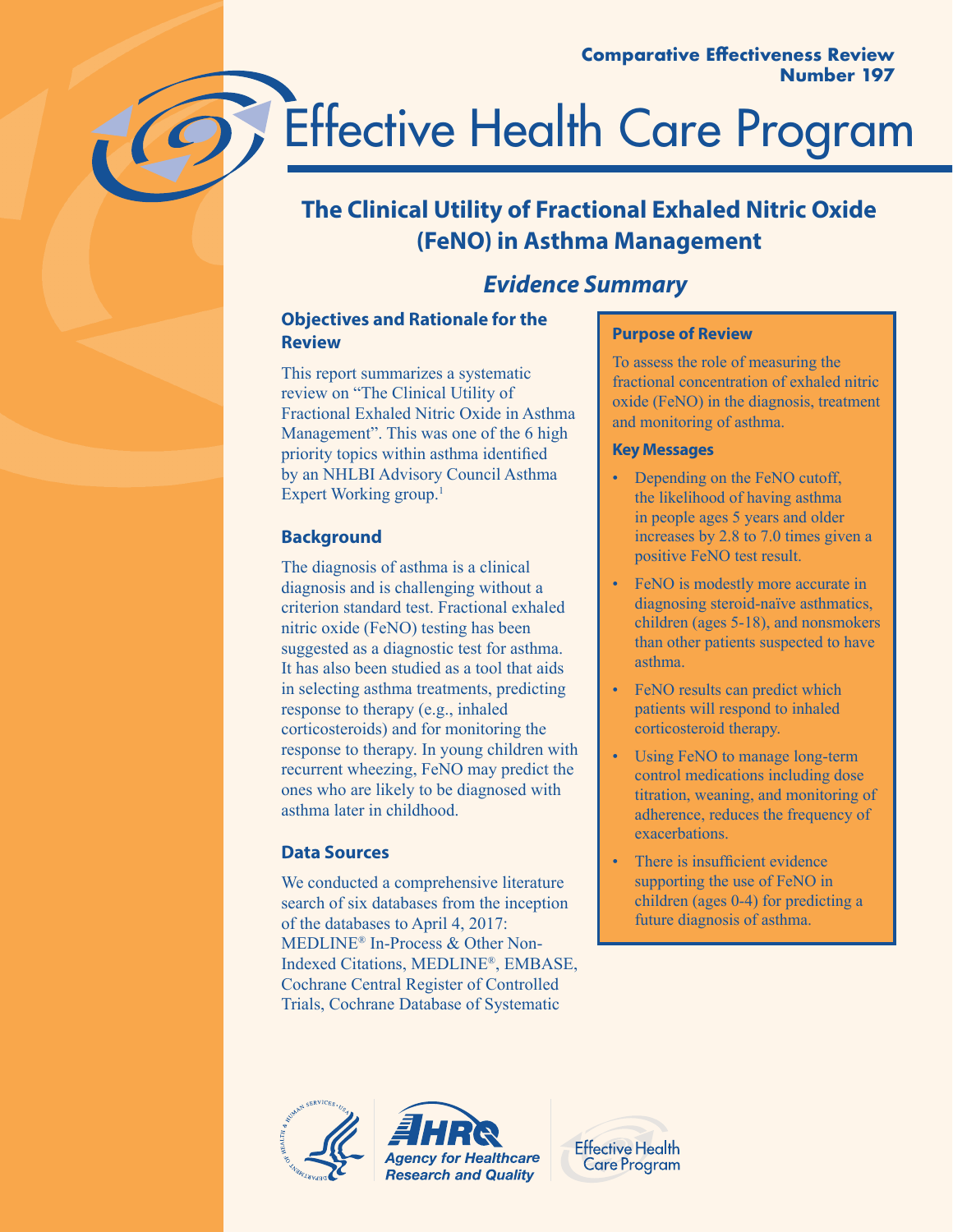Reviews, and SciVerse Scopus. The systematic review protocol is available in the full report.

#### **Results**

We found 175 studies that met the eligibility criteria for inclusion in this review.

#### **KQ 1.a: What is the diagnostic accuracy of FeNO measurement(s) for making the diagnosis of asthma in individuals ages 5 and older?**

#### **Key Points**

- The diagnostic accuracy of FeNO for the diagnosis of asthma varies with the FeNO level used for diagnosis. Sensitivity and specificity per cutoff were: <20 ppb (0.79, 0.72), 20-30 ppb (0.64, 0.81), 30-40 ppb (0.53, 0.84), ≥40 ppb (0.41, 0.94). (SOE: Moderate).
- Depending on the FeNO cutoff, the posttest odds of having asthma given a positive FeNO test result increased by 2.80 to 7.00 fold. (SOE: Moderate).
- Diagnostic accuracy is likely higher in nonsmokers, in children and in steroid-naïve asthmatics.

#### **KQ 1.b: What is the clinical utility of FeNO measurements in monitoring disease activity and asthma outcomes in individuals with asthma ages 5 and older?**

#### **Key Points**

- In adults (ages >18) and children (ages 5 -18), FeNO level is weakly associated with asthma control (as measured by the ACQ and ACT).This association can be further attenuated in those who smoke, pregnant or are on ICS. (SOE: Low)
- In adults (ages  $>18$ ) and children (ages  $5 -18$ ), FeNO levels have a weak association with the risk of subsequent and prior exacerbations. (SOE: Low) The association between FeNO levels and exacerbation risk is likely stronger in individuals (ages>5 years) with atopy. (SOE: Low)
- In adults (ages  $>18$ ) and children (ages 5 -18) with acute asthma exacerbations, FeNO levels do not correlate with exacerbation severity and were poorly reproducible. (SOE: Low)
- In children (ages 5 12) and adolescents (ages 13 18), FeNO levels were inversely associated with adherence to asthma medications (mainly ICS). (SOE: Low)

#### **KQ 1.c: What is the clinical utility of FeNO measurements to select medication options (including steroids) for individuals ages 5 and older?**

#### **Key Points**

- In adults (ages of >18 years) and children (ages of 5-18 years), using asthma management algorithms that incorporate FeNO testing reduced the risk of exacerbations (SOE: High), and possibly the risk of exacerbations requiring oral steroids (SOE: Moderate), but did not affect other outcomes such as hospitalization, quality of life, asthma control, or FEV1% predicted.
- FeNO testing can identify patients who are more likely to respond to inhaled corticosteroids (SOE: Low).

#### **KQ 1.d: What is the clinical utility of FeNO measurements to monitor response to treatment in individuals ages 5 and older?**

#### **Key Points**

- FeNO levels are reduced when patients with asthma take inhaled corticosteroids, leukotriene receptor antagonists or omalizumab. FeNO levels are not reduced when patients with asthma take long acting beta agonists.
- FeNO predicts exacerbations in patients undergoing ICS reduction or withdrawal, but FeNO alone is likely insufficient and its ability to predict exacerbations can be substantially enhanced by clinical measures (e.g. ACT).

#### **KQ 1.e. In children ages 0-4 years with recurrent wheezing, how accurate is FeNO testing in predicting the future development of asthma at age 5 and above?**

#### **Key Points**

• It is unclear whether FeNO testing in children at ages 0-4 years with symptoms suggestive of asthma can predict a future asthma diagnosis (SOE: insufficient).

#### **Limitations**

For several of the key questions (KQ 1.b-e), studies were quite heterogeneous in terms of design, population, control tests, control strategies, and outcome measures. For the diagnostic accuracy question (KQ 1.a), the main challenge relates to the lack of true gold standard for diagnosis.